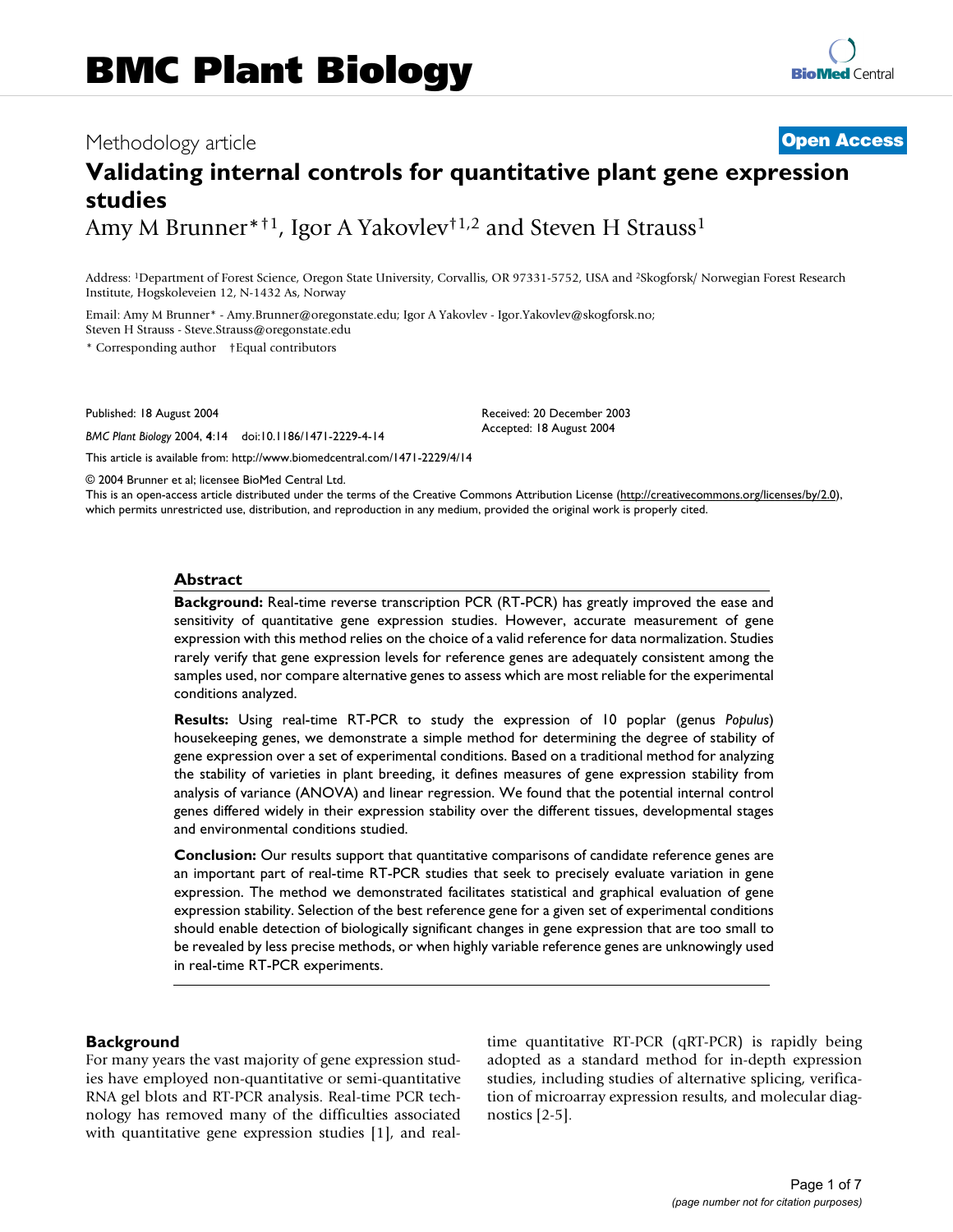Real-time qRT-PCR offers a robust means for precisely quantifying changes in gene expression over a wide dynamic range. It is also applicable to experiments where RNA amounts are limiting, such as for micro-dissected tissues. However, selection of an appropriate normalization method is crucial for reliable quantitative gene expression results [1,6]. The purpose of normalization is to correct for non-specific variation, such as differences in RNA quantity and quality, which can affect efficiencies of the RT and PCR reactions.

Normalization to total RNA content poses a number of problems. It is difficult to quantify small amounts of RNA, and variation in RT and PCR reaction efficiencies are not accounted for by this method. Similarly, normalization to an external RNA standard is problematic due to RNA instability. The most commonly used method is relative quantitation, whereby gene expression level is normalized to that of an internal reference gene. While this avoids the problems and limitations of absolute quantitation, selection of a proper internal control–gene expressed at a nearly constant level in all tissue samples being investigated–is required. Failure to use an appropriate control gene may result in biased gene expression profiles, as well as low precision. The consequences may be that only gross changes in expression level are declared statistically significant, or that patterns of expression are erroneously characterized.

Until recently, internal controls (often referred to as housekeeping or maintenance genes), were selected based on stability of expression in qualitative studies (e.g., visual examination of RNA gel-blots), via low-sensitivity assays such as densitometry of hybridized blots, or via semiquantitative RT-PCR. None of these will be adequate for identifying reliable internal controls for real-time qRT-PCR. For example, expression profiling via real-time qRT-PCR of 10 commonly used human internal control genes revealed different degrees and patterns of expression among 13 tissue types, and no single gene was a suitable universal control for all tissue types [7]. Although *18S* rRNA is frequently used as an internal control, it is far from ideal. It requires the use of total RNA and random primers for the RT reaction, and is expressed at very high levels; some means for attenuating *18S* expression might be needed when weakly expressed genes are studied. In addition, there can be imbalances in rRNA and mRNA fractions between different samples, and *18S* is not always expressed at a constant level in all conditions [1]. Finally, *18S* expression levels appear to be affected to a lesser extent by partial RNA degradation than are mRNA expression levels [8].

Studies in mammalian and microbial systems, where realtime qRT-PCR has been most extensively applied to date,

have begun to include evaluations of various housekeeping genes for normalization [7-11]. Vandesompele et al. [7] recognized the importance of using statistical approaches to selecting the best internal controls for a given set of samples, and developed a procedure to select internal controls based on the mean pairwise variation of a gene from all other tested control genes. The adoption of real-time qRT-PCR methodology is somewhat reminiscent of the introduction of cDNA expression microarrays in that initial microarray studies did not identify differentially expressed genes by a statistical method, but by an arbitrary cut-off value of fold-change [12]. Similarly, the first real-time qRT-PCR studies have generally normalized expression levels to an internal control that is assumed to be valid rather than one that has been shown to be valid by statistical analysis of data. More rigorous methods will be needed as qRT-PCR is increasingly applied to study of regulatory genes, and for verifying patterns observed in microarray experiments.

In this study, we used real-time qRT-PCR to examine the expression of 10 housekeeping genes in a diversity of poplar (*Populus trichocarpa* × *P. deltoides*, cottonwood hybrid) tissues collected at different developmental stages, and at different times of the year. The goal of our studies was to detect changes associated with seasonal development and tree aging for several regulatory genes. We therefore undertook a study to compare the stability of several potential control genes. We found that the genes tested exhibited very different degrees of variation in expression among tissue samples, and that a statistical and graphical method helped us to select the genes best suited for the developmental studies we were conducting. This approach, which is very similar to a classical method used by plant breeders to assess the relative stability in yield of different varieties [13], can be applied to any gene or set of tissues to identify the most stable internal controls.

## **Results and Discussion**

## *Expression profiling of poplar housekeeping genes*

Ten housekeeping genes that represent different functional classes and gene families were chosen for study. These include ubiquitins, actins, tubulins, cytosolic cyclophilin (peptidyl-prolyl isomerase), translational initiation factor, elongation factor, and rRNA. Searches of the literature revealed that members of all classes have been used as internal controls for studies of plant gene expression using RNA gel blots or RT-PCR assays. Poplar genes belonging to these gene families were identified via searches of the EST database (Table [2](#page-2-0)). The expression level of these genes was determined in eight tissue samples (Table [1](#page-2-1)) collected over a seven month period from mature female poplar trees growing in plantations in Oregon, USA.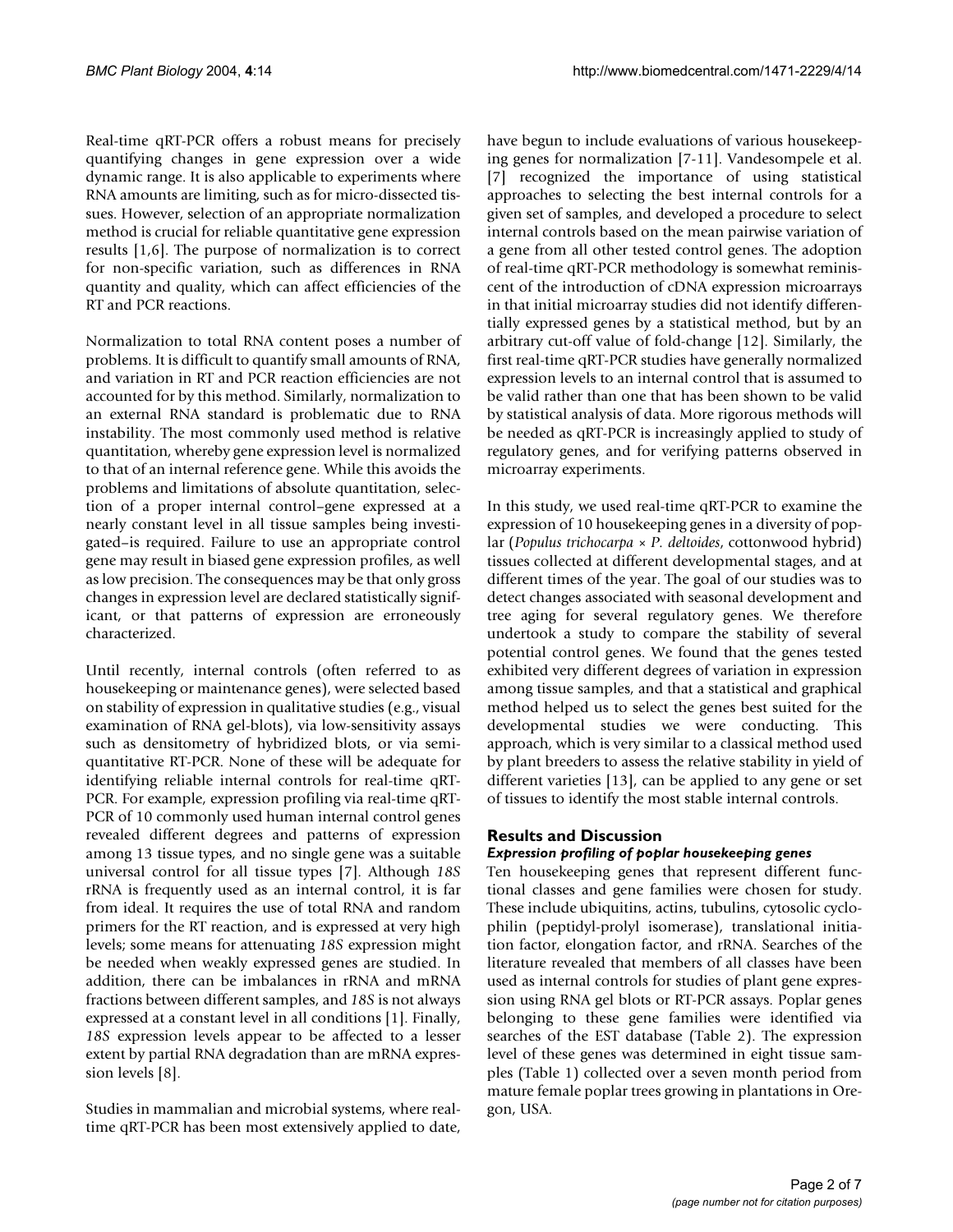| <b>Name</b> <sup>a</sup> | <b>GenBank accession</b><br>number <sup>b</sup> | Arabidopsis<br>homolog locus <sup>c</sup> | Arabidopsis<br>locus<br>description                                | <b>BLASTX</b> score/<br>E value | Primer sequences (forward/reverse)                    |
|--------------------------|-------------------------------------------------|-------------------------------------------|--------------------------------------------------------------------|---------------------------------|-------------------------------------------------------|
| <b>ACTII</b>             | CA824001                                        | AT3G12110                                 | Actin 11                                                           | $363/ e - 101$                  | CACACTGGAGTGATGGTTGG /<br>ATTGGCCTTGGGGTTAAGAG        |
| ACT <sub>2</sub>         | BU879695                                        | AT5G09810                                 | Actin 2/7                                                          | 320/5e-088                      | CCCATTGAGCACGGTATTGT /<br>TACGACCACTGGCATACAGG        |
| <b>CYP</b>               | <b>BU875027</b>                                 | AT2G21130                                 | cyclophilin (CYP2)                                                 | 284/6e-077                      | GGCTAATTTTGCCGATGAGA /<br><b>ACGTCCATCCCTTCAACAAC</b> |
| <b>TUA</b>               | CA822230<br>CA825391                            | AT5G19780                                 | tubulin alpha-3/<br>alpha-5 chain                                  | 439/e-130                       | AGGTTCTGGTTTGGGGTCTT /<br><b>TTGTCCAAAAGCACAGCAAC</b> |
| <b>TUB</b>               | CA824237                                        | AT4G20890                                 | tubulin beta-9<br>chain                                            | 154/4e-038                      | GCACCAACTTGTTGAGAATGC /<br>TTTCAACTGACCAGGGAACC       |
| UBQ                      | BU879229                                        | AT4G05050                                 | polyubiquitin<br>(UBQII)                                           | $416/e-117$                     | GTTGATTTTTGCTGGGAAGC /<br><b>GATCTTGGCCTTCACGTTGT</b> |
| UBQ-L                    | BU871588                                        | AT2G35635                                 | ubiquitin-like<br>(UBQ7)                                           | 291/4e-079                      | TGAGGCTTAGGGGAGGAACT /<br><b>TGTAGTCGCGAGCTGTCTTG</b> |
| EIF4B-L                  | CA825614                                        | AT4G38710                                 | similarity to<br>eukaryotic<br>translation<br>initiation factor 4B | 80/le-015                       | AAAAAGGGGATTTGGGATTG /<br>AACTTCGTCCTCGGTAGCAA        |
| EFI $\beta$              | BI125345                                        | AT2G18110                                 | elongation factor<br>I-beta, putative                              | 122/ le-028                     | AAGAGGACAAGAAGGCAGCA /<br><b>CTAACCGCCTTCTCCAACAC</b> |
| <b>18S</b>               | AF206999                                        | <b>I8RRNA</b>                             | 18S ribosomal<br><b>RNA</b>                                        | 2949/0.0                        | AATTGTTGGTCTTCAACGAGGAA/<br>AAAGGGCAGGGACGTAGTCAA     |

#### <span id="page-2-0"></span>**Table 2: Description of poplar genes and primers for real-time PCR.**

aAll poplar sequences except 18S are ESTs, and were named based on similarity to *Arabidopsis* proteins determined via BLASTX (Altschul et al. 1997). In most cases, the name indicates only a gene family or subfamily rather than a specific member of a gene family because partial poplar sequences and BLAST will not necessarily identify the putative *Arabidopsis* ortholog. bTwo accession numbers indicate that two EST sequences were used to design the primer set. cClosest *Arabidopsis* homolog identified using Tair BLAST 2.0 [http://www.arabidopsis.org/Blast/.](http://www.arabidopsis.org/Blast/) AGI proteins database was queried with poplar nucleotide sequences using BLASTX or in the case of 18S, *Arabidopsis* genome database with BLASTN.

<span id="page-2-1"></span>

| Table 1: Poplar tissues used for gene expression studies. |  |  |
|-----------------------------------------------------------|--|--|
|-----------------------------------------------------------|--|--|

| Sample name     | Collection date (2001) | <b>Tissue description</b>                                                     |
|-----------------|------------------------|-------------------------------------------------------------------------------|
| <b>VBI</b>      | March 20               | Overwintered terminal vegetative buds                                         |
| VB <sub>2</sub> | April 3                | Overwintered terminal vegetative buds approximately I week prior to bud flush |
| s               | April 18               | Newly expanding shoots (average shoot elongation = 38 mm)                     |
| <b>STI</b>      | May 3                  | Shoot tips, including unexpanded leaves                                       |
| ST <sub>2</sub> | $ une$ $ 9 $           | Shoot tips, including unexpanded leaves                                       |
| VB <sub>3</sub> | August 7               | Terminal vegetative buds                                                      |
| VB4             | October 15             | Terminal vegetative buds                                                      |
| FB              | October 15             | Inflorescence buds                                                            |

Within a single experiment, aliquots of the same cDNA synthesis reaction were used for real-time PCR amplification of each of the 10 genes and all gene primer and cDNA combinations were amplified in triplicate in a single PCR run. The entire experiment was then repeated a second time and results combined for statistical analysis. Quantitation via real-time PCR is based on cycle threshold  $(C_T)$ .  $C_T$  is the cycle at which a significant increase in amount of PCR product (measured by increase in fluorescence) occurs, generally the middle of the exponential phase of amplification.

Mean  $C_T$  values (average of both experiments) for each gene are given in Table [3](#page-3-0). We had previously used *18S* as an internal control for expression studies using these and other tissue samples and had noticed that 18S C<sub>T</sub> values sometimes varied considerably (data not shown). This may have been largely due to the high abundance of *18S* transcripts. Use of *18S* as an internal control for studies of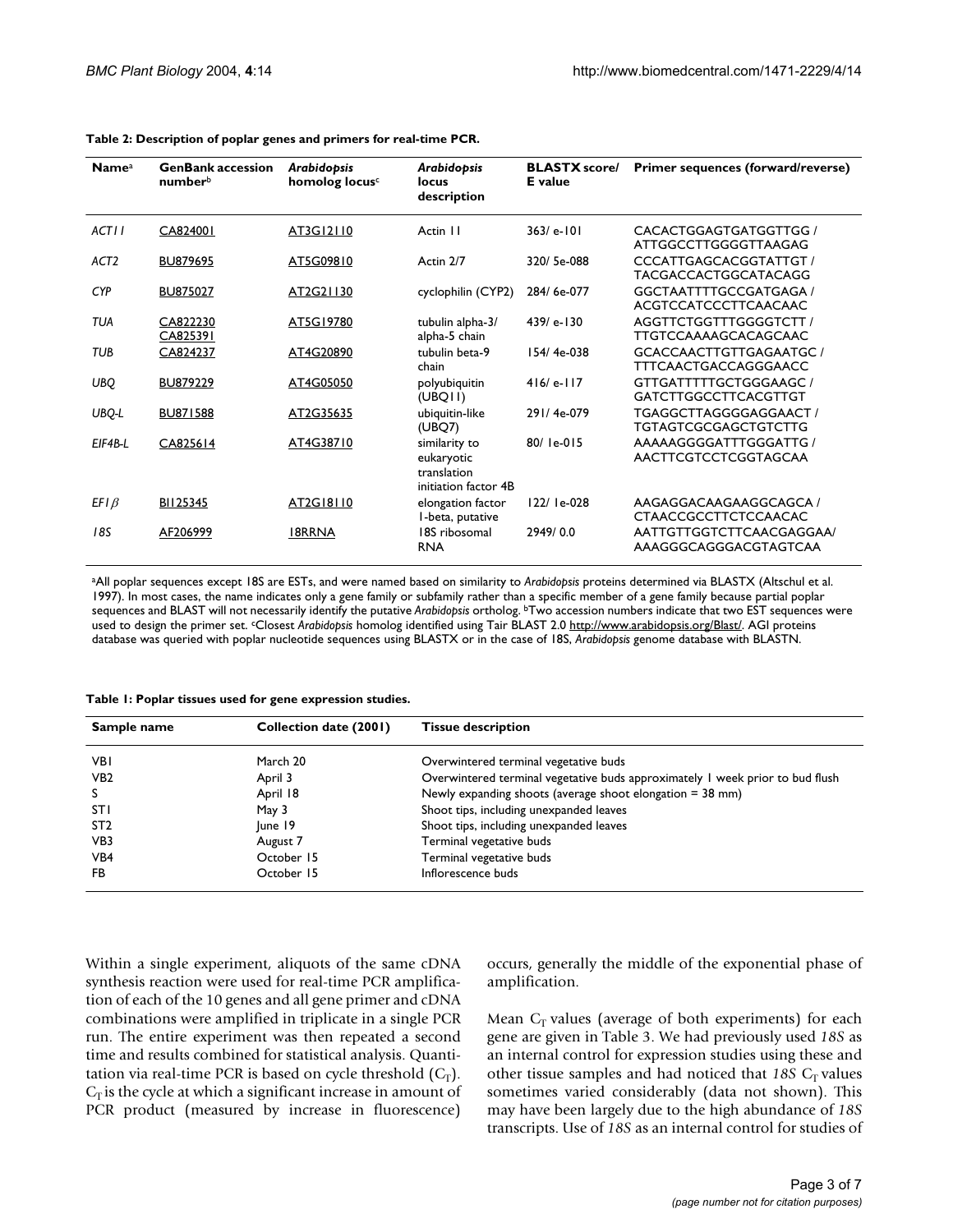| <b>GENE</b>      | <b>MEAN</b> <sup>a</sup> | F <sub>p</sub> | MSE-<br><b>ANOVA</b> <sup>c</sup> | $CV(%)^d$ | <b>SLOPE<sup>e</sup></b> | <b>INTERCEPT</b> | $\mathbb{R}^2$ | <b>MS-REGf</b> | <b>STABILITY</b><br><b>INDEX</b> <sub>8</sub> |
|------------------|--------------------------|----------------|-----------------------------------|-----------|--------------------------|------------------|----------------|----------------|-----------------------------------------------|
| <b>UBO</b>       | 15.8                     | 1.42           | 0.53                              | 3.4       | 0.11                     | 15.3             | 0.56           | 0.49           | 0.37                                          |
| <b>TUA</b>       | 28.9                     | 1.33           | 1.56                              | 5.4       | 0.10                     | 28.7             | 0.28           | 1.65           | 0.54                                          |
| <b>18S</b>       | 14.0                     | $4.72**$       | 0.58                              | 4.1       | 0.20                     | 13.2             | 0.52           | 0.38           | 0.83                                          |
| ACT <sub>2</sub> | 17.3                     | 1.29           | 1.25                              | 7.2       | 0.16                     | 16.6             | 0.57           | 1.14           | 1.16                                          |
| UBQ-L            | 19.8                     | l.97           | 1.57                              | 7.9       | 0.17                     | 9.1              | 0.35           | 1.62           | 1.35                                          |
| EFI $\beta$      | 25.1                     | $3.76**$       | 1.87                              | 7.5       | 0.28                     | 23.8             | 0.6            | .4             | 2.09                                          |
| <b>TUB</b>       | 17.7                     | $4.45*$        | 2.7                               | 15.3      | 0.37                     | 16               | 0.63           | 1.92           | 5.64                                          |
| <b>ACTII</b>     | 22.8                     | 1.01           | 5.71                              | 25.0      | 0.24                     | 21.7             | 0.37           | 5.29           | 6.01                                          |
| EIF4B-L          | 20.6                     | $11.44**$      | 3.22                              | 15.6      | 0.52                     | 18.2             | 0.68           | 1.79           | 8.13                                          |
| <b>CYP</b>       | 19.2                     | $7.35**$       | 5.14                              | 26.8      | 0.67                     | 16.2             | 0.84           | 2.66           | 17.94                                         |

<span id="page-3-0"></span>

| Table 3: Summary of statistics measuring stability of gene expression |
|-----------------------------------------------------------------------|
|-----------------------------------------------------------------------|

aData based on analysis of C<sub>T</sub> values. Genes are ordered, top to bottom, from those tending to show the highest stability to those showing the lowest, based on the stability index. <sup>b</sup>Approximate F-tests of variance among tissue samples tested. \*, P < 0.05; \*\*, P < 0.01. Degrees of freedom for numerator were 7 and for denominator were 40, except for 18S RNA where they were 7 and 16, respectively. CMSE-ANOVA represents variance among experiments and RT-PCR reactions within experiments. 18S amplification was only included in one experiment; thus, MSE-ANOVA for 18S only represents within experiment variance. <sup>d</sup>Coefficient of variation (MSE divided by mean multiplied by 100). <sup>e</sup>Slope of regression of gene means (over experiments and samples within experiments) against overall means for the different samples. Intercepts and coefficient of determination  $(R^2)$ are also given for the estimated regression lines. Mean square of deviation of means from estimated regression line (MS-reg), which estimates the degree to which genes deviate from the linear model in their level of mean expression for a particular tissue sample. <sup>g</sup>Stability index is the product of CV and slope (multiplication of columns 4 and 5). Genes whose expression shows the lowest random variation within tissue samples due to variation among experiments or PCR reactions (MSE-ANOVA), and whose expression depends least in a predictable way on tissue sample (slope), are preferred as controls.



## Figure 1

**Scatterplot of residuals after regression of tissue means from each experiment on overall mean for all genes.** Genes were ordered based on absolute value of mean residuals (increasing from left to right).

genes expressed at relatively low levels required additional dilution of the cDNA templates for 18S amplification relative to the gene being studied. In the present study, the amount of cDNA was the same for all PCR reactions, but *18S* primer concentrations were 50 nM, while all other gene primer concentrations were 600 nM. As expected,

18S was the most abundant (lowest  $C_T$ ) housekeeping transcript; *TUA* was the least abundant.

## *Statistical analysis of stability of gene expression level*

We used single-factor ANOVA and linear regression analyses of  $C_T$  values to examine variation among tissues and RT-PCR experiments. Examination of the distribution of the residual values from ANOVA indicated that assumptions concerning homogeneity of variance and normality of data were adequately met (data not shown). The ANOVA F-test of differences among tissues indicated that five of the genes showed significant variation in expression among the tissue samples. The degree of residual variation, as reflected in the mean square error (MSE), residuals, or coefficient of variation (CV), varied widely. Four genes had CVs below 5%, and two had CVs at or above 25% (Table [3\)](#page-3-0). The mean absolute value of the residuals (Fig. 1) varied 4.2-fold, from a level of 0.72 for ACT11 to 0.17 for UBQ. To test whether this variation could be due to chance alone, we tested the variation in size of residuals via Levene's test (Levene 1960). The variation among genes was highly significant (P < 0.004), and the difference in residuals between ACT11 and UBQ was also significant based on Tukey's Studentized Range Test and the Bonferroni t-test at the 5% confidence level.

The mean expression level for each gene in each tissue sample was regressed against the overall means for the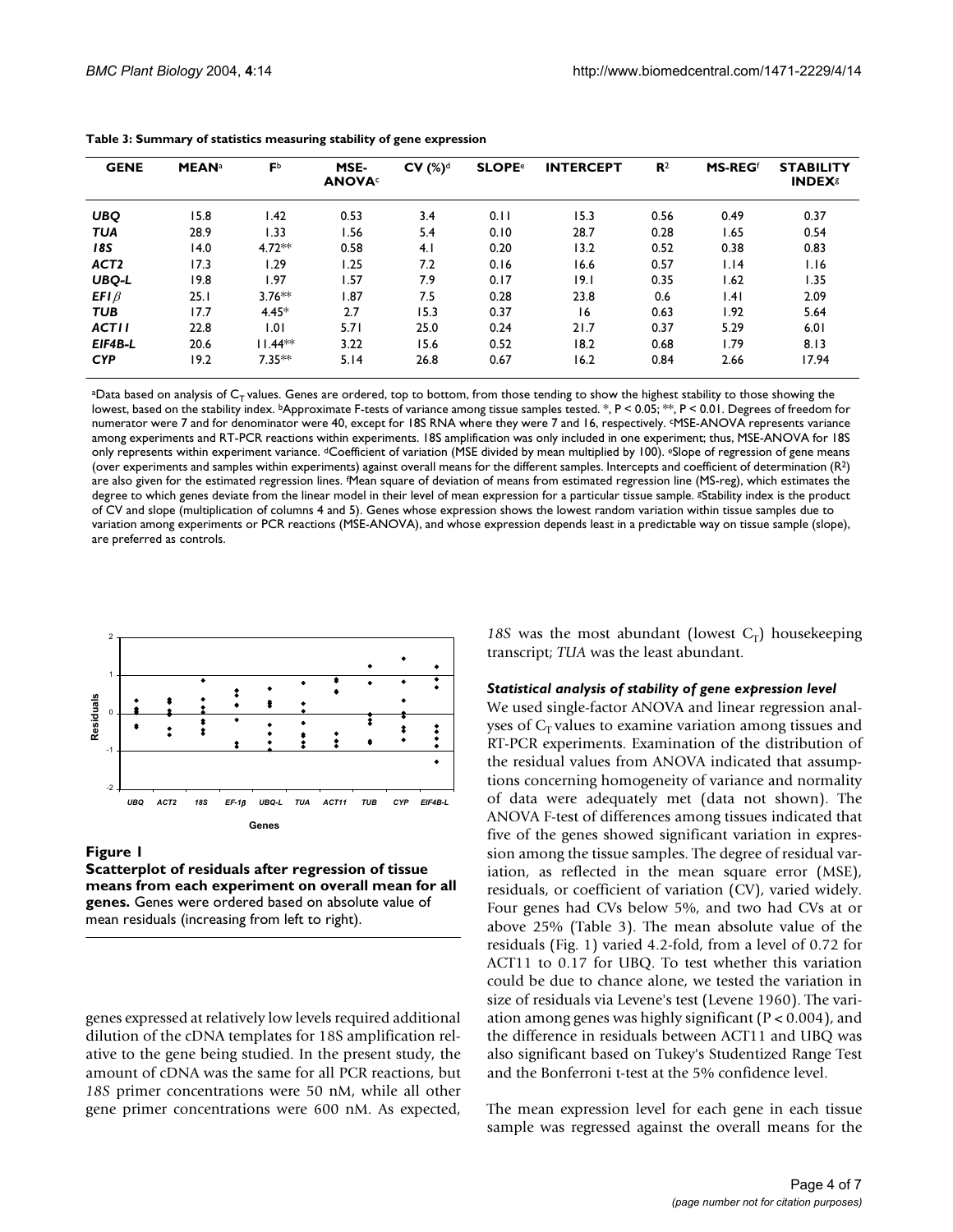

#### Figure 2

**Regression lines for several genes showing predicted regression lines and actual means over both experiments.** The most stable and consistent control genes would have the lowest slope and closest fit to the regression line. *UBQ* (second from bottom) had the highest and *TUA* (top) the second highest stability indices in this experiment. *CYP*  (third from bottom) had the lowest stability index. See Table 1 for descriptions of tissue samples.

different tissue samples. This overall mean provides an index of RNA quality and quantity for that tissue sample, much as means over test sites provide an index of site fertility in yield trials [13]. The slope provides an estimate of the degree to which the gene is sensitive to general expression-promoting conditions, and the residuals (deviation from regression prediction) and mean squared residuals (MS-Reg) estimate the degree to which expression of a gene varies unpredictably after linear effects are removed. The residual variation after regression was substantial (Figure 2); MS-Reg varied approximately 14-fold (Table [3\)](#page-3-0). Assuming that both constancy over tissues (low slope) and high predictability (low CV) are desired, we created a stability index as the product of slope and CV. The genes with the lowest stability index will usually provide the best controls. In this study, *UBQ* had the lowest stability index, a result of both a very low slope and very low CV.

#### *Selection of internal controls*

In addition to constancy of expression level, the expression level of an internal control compared to that of the genes being analyzed might be important to consider in certain cases. In our study, two of the most stably expressed genes represented opposite ends of the spectrum. *UBQ* is highly expressed (mean  $C_T$  = 15.8), whereas *TUA* is expressed at a much lower level (mean  $C_T = 28.9$ ) (Table [3](#page-3-0)). For the samples we tested, the high stability of *UBQ* and *TUA* expression indicate that use of either as a single internal control gene is appropriate. However, for some studies, no single gene may be adequate. In these cases, a method for normalization to two or more of the most stable internal control genes identified might be necessary. For example, normalizing to the geometric mean of selected internal control genes [7]. A potential strategy to avoid the additional expense and labor of using multiple internal control genes is to design a PCR primer pair that will amplify two or more members of a control gene family, whose combined expression level may exhibit the desired expression level and stability.

Our primers were designed based on a limited EST set that likely did not include all family members, and ESTs vary in sequence quality. Thus, primers could have amplified more than one family member or primer mismatches due to EST sequence errors could have lowered PCR efficiency. Although gel and real-time PCR dissociation curve analyses did not indicate that multiple genes were amplified with our primer sets, these analyses might not detect multiple amplicons from different family members that are the same size and have the same PCR efficiency. As discussed above this is not necessarily a detriment–amplification of multiple family members might result in a more stable internal control than single gene amplification. In addition, the upcoming release of a large poplar unigene set and annotated genome sequence [14] will improve gene selection and primer design capabilities.

#### **Conclusions**

Using ANOVA and linear regression analysis, we demonstrated that levels of expression stability among a number of potential control genes can vary widely, and that it is not difficult, costly or labor-intensive to test a number of genes. Moreover, such validation tests might have the additional benefit of revealing technical problems, such as excessive variability in RT and PCR efficiency due to RNA quality or inconsistent pipetting.

For some experiments, choice of an internal control is straightforward. For example, a number of housekeeping genes should be satisfactory controls for comparisons of transgene expression level in the same tissue type from different transgenic lines grown under identical conditions. However, this is not the case for studies that compare gene expression among different tissue or cell types, at different developmental stages, or under different environmental conditions, as were represented in our study of trees in field environments over a period of seven months. For such studies, internal controls should be carefully tested and validated. Statistical confirmation of internal controls for qRT-PCR should enable previously indiscernible small changes in expression level to be reliability detected.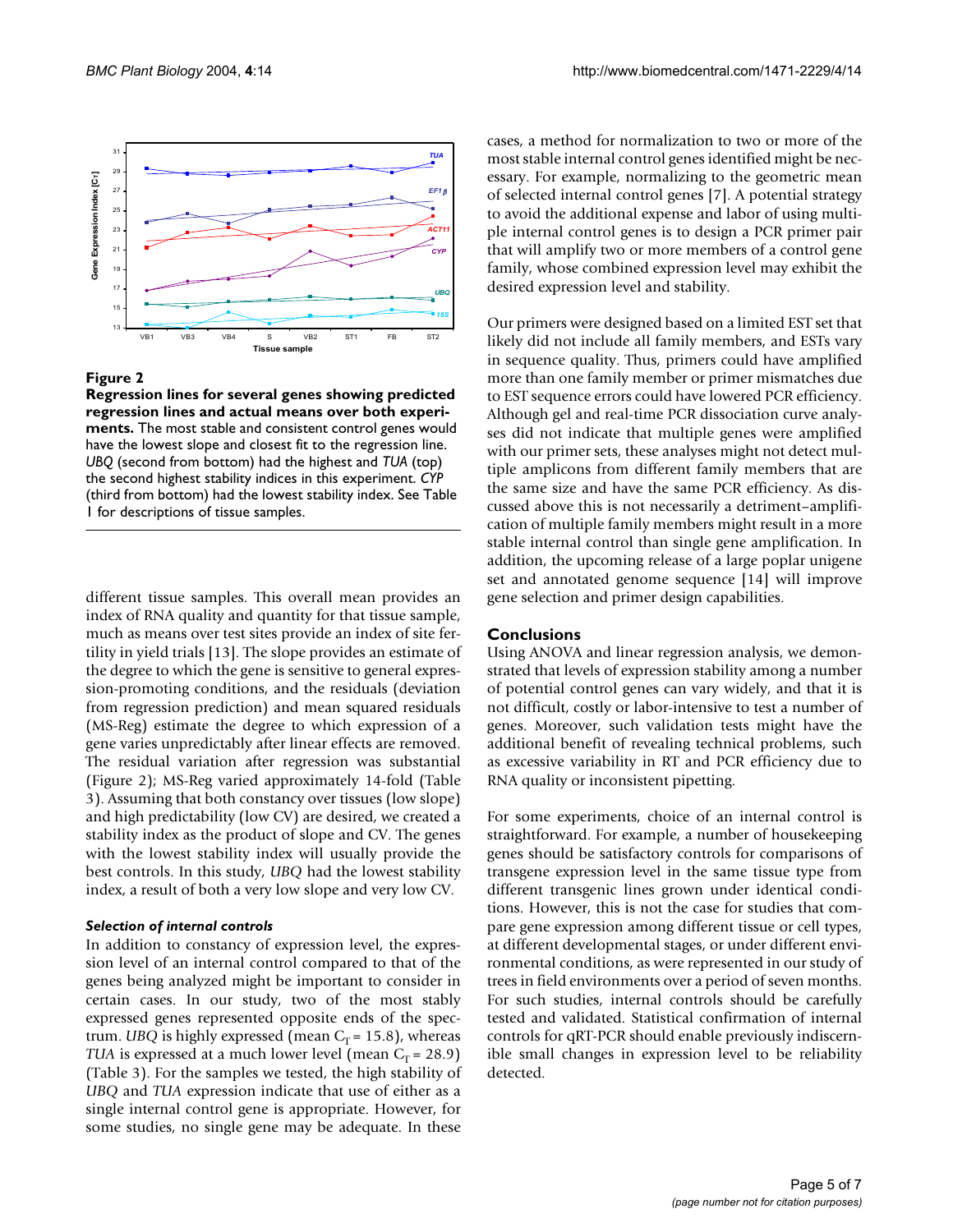## **Methods**

## *Tissue collection and RNA extraction*

Tissues were collected from five or six year-old ramets (genetically identical trees) of a single female poplar hybrid clone (*P. trichocarpa* × *P. deltoidies*) over a sevenmonth period in 2001 (Table [1\)](#page-2-1). The trees had been growing in commercial plantations in the Columbia River basin northwest of Portland, Oregon USA. Bud scales were removed and tissues were frozen in liquid  $N<sub>2</sub>$  and stored at -80°C until RNA extraction. Total RNA was isolated using the RNeasy mini kit (Qiagen, Valencia, CA, USA) with modifications. Tissues (0.2 g) were ground to a fine powder with mortar and pestle in liquid  $N<sub>2</sub>$ . The powder was added to a tube containing 1 ml of RNeasy RLT buffer and 0.01 g soluble polyvinylpyrrolidone (PVP-40; Sigma, St. Louis, MO, USA), and homogenized using a polytron for approximately 30 sec. Four volumes of 5 M Potassium acetate, pH 6.5 was added to the homogenate, the mixture was incubated on ice for 15 min, and the precipitate removed by a 15 min centrifugation (12,000 rpm) at 4°C. Supernatant was transferred to two 1.5 ml microcentrifuge tubes and 0.5 volume of 100% EtOH was added. Samples were transferred to RNeasy mini columns and the remaining steps were as directed by the manufacturer's instructions for plant RNA isolation (steps 6–11). RNA was quantified using spectrophotometric  $OD_{260}$ measurements and quality was assesed by  $OD<sub>260</sub>/OD<sub>280</sub>$ ratios and by electrophoresis on 1% formaldehyde agarose gels followed by ethidium bromide staining. RNAs were stored at -80°C.

## *Selection of poplar sequences and PCR primer design*

To identify poplar homologs of genes commonly used as controls for plant gene expression studies, we queried poplar EST databases with Arabidopsis protein sequences using TBLASTN [15]. Selected poplar ESTs were then used to query the Arabidopsis protein database using BLASTX (Table [2](#page-2-0)). Primers were designed using Primer3 software [16] or Primer Express (Applied Biosystems, Foster City, CA, USA) with melting temperatures of  $59-60^{\circ}$ C. By comparison to related poplar EST sequences, primers were designed to be as specific as possible for the selected gene family member. All primer pairs were initially tested via standard RT-PCR using the same conditions as described below for real-time RT-PCR. Amplification of single products of expected size was verified by electrophoresis on 3% agarose-1000 (Invitrogen, Carlsbad, CA, USA) and ethidium bromide staining.

## *Real-time RT-PCR*

Contaminating DNA was removed from RNA samples using the DNA-Free kit (Ambion, Austin, TX, USA) according to the manufacturer's protocol, and two-step real-time RT-PCR performed. cDNA was synthesized from 5 µg of RNA using the SuperScript first-strand synthesis

system for RT-PCR (Invitrogen) with random hexamer primers according to the manufacturer's instructions, except that the initial 65°C denaturation step was omitted. The cDNAs were diluted 1:5 with nuclease-free water. Aliquots of the same cDNA sample were used with all primer sets for real-time PCR, and amplification reactions with all primer sets were performed in the same PCR run. Reactions were done in a 25 µl volume containing 600 nM of each primer, 6.5 µl of cDNA sample ( $\approx$ 320 ng of input RNA) and 1X SYBR Green PCR master mix (Applied Biosystems). For 18S amplification, primer concentration was 50 nm. Real-time PCR was performed on the ABI Prism 7700 Sequence Detection System (Applied Biosystems) in a 96-well reaction plate using the parameters recommended by the manufacturer (2 min. at 50°C, 10 min. at 95°C and 40 cycles of 95°C for 15 sec and 60°C for 1 min.). Each PCR reaction was performed in triplicate and no-template controls were included. Specificity of the amplifications was verified at the end of the PCR run using ABI Prism Dissociation Curve Analysis Software. The entire experiment, including both the RT and realtime PCR steps, was repeated, giving a total of two experimental replications.

### *Statistical analyses*

Results ( $C_T$  values) from the ABI PRISM 7700 Sequence Detection System were analyzed in Microsoft Excel. Single factor ANOVA and regression analysis using the least squares method were performed using the Excel Analysis ToolPak. Assumptions concerning homogeneity of variance and normality were evaluated from inspection of residuals (the difference between an observed value and overall mean for all genes) from the ANOVA (Fig. 1). The level and significance of the difference between gene expression levels in different samples were evaluated by Fisher's F statistic [F = between-tissue-sample mean square / error mean square] assuming the three replicate PCR reactions approximated variance between fully independent observations. Other statistics are as defined in Table [3.](#page-3-0)

The general procedure for data analysis to compare genes for use as internal controls was:

1) Generate data from multiple analyses of gene expression via quantitative RT PCR that can be assumed to be statistically independent (or nearly so), including from multiple independent samples that bracket the experimental conditions of interest.

2) Conduct ANOVA to examine the extent of variation among samples, and (optionally) test their significance using appropriate F-ratios. Examine plot of residuals vs. mean expression level, or use a statistical test, to check normality of data.